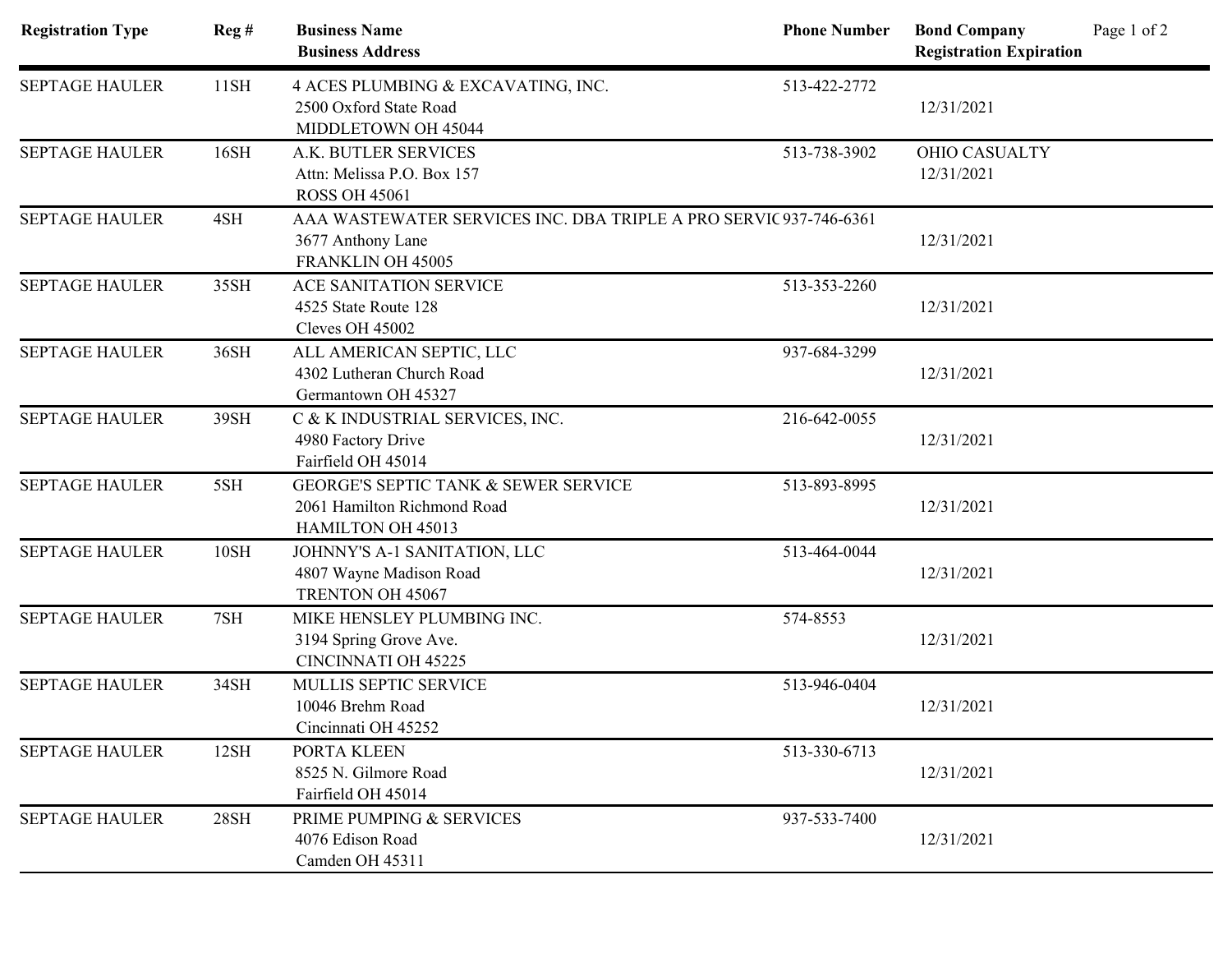| <b>Registration Type</b> | Reg# | <b>Business Name</b><br><b>Business Address</b>                                            | <b>Phone Number</b> | <b>Bond Company</b><br><b>Registration Expiration</b> | Page 2 of 2 |
|--------------------------|------|--------------------------------------------------------------------------------------------|---------------------|-------------------------------------------------------|-------------|
| <b>SEPTAGE HAULER</b>    | 2SH  | ROTO - ROOTER SERVICES COMPANY<br>9490 Byers Road<br>Miamisburg OH 45342                   | 937-353-7093        | 12/31/2021                                            |             |
| <b>SEPTAGE HAULER</b>    | 6SH  | ROYAL ROOTER PLUMBING & DRAIN CLEANING, INC.<br>6165 Elk Creek Road<br>MIDDLETOWN OH 45042 | 513-422-0819        | 12/31/2021                                            |             |
| <b>SEPTAGE HAULER</b>    | 30SH | <b>S.O.S. LIQUID WASTE</b><br>4688 Yankee Road<br>Middletown OH 45044                      | 513-478-0935        | Cincinnati Insurance Co.<br>12/31/2021                |             |
| <b>SEPTAGE HAULER</b>    | 23SH | <b>SEP TEK LLC</b><br>3101 Beal Road<br>Franklin OH 45005                                  | 937-746-2663        | 12/31/2021                                            |             |
| <b>SEPTAGE HAULER</b>    | 27SH | STREET SWEEPS, INC. DBA JEFF MICHAEL EXCAVATING<br>2065 DECAMP ROAD<br>HAMILTON OH 45013   | 513-623-1792        | 12/31/2021                                            |             |
| <b>SEPTAGE HAULER</b>    | 14SH | TRISTATE LIQUID WASTE<br>P.O. Box 247<br>CLEVES OH 45002                                   | 513-874-6669        | 12/31/2021                                            |             |
| <b>SEPTAGE HAULER</b>    | 3SH  | <b>WINELCO</b><br>6141 Centre Park Drive<br>WEST CHESTER OH 45069                          | 513-755-8050        | 12/31/2021                                            |             |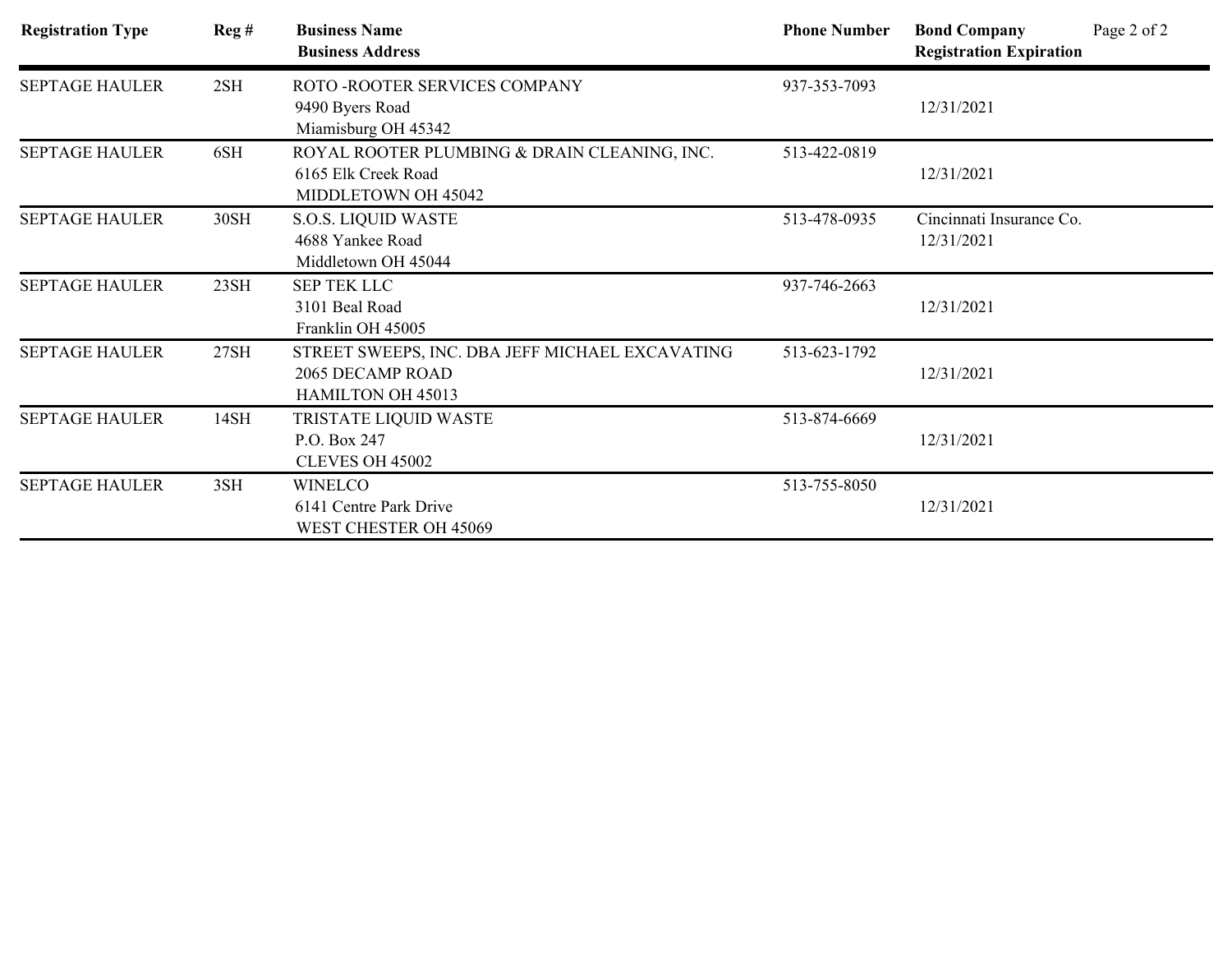| <b>Registration Type</b> | Reg# | <b>Business Name</b><br><b>Business Address</b>                                                             | <b>Phone Number</b> | Page 1 of 3<br><b>Bond Company</b><br><b>Registration Expiration</b> |  |
|--------------------------|------|-------------------------------------------------------------------------------------------------------------|---------------------|----------------------------------------------------------------------|--|
| <b>SERVICE PROVIDER</b>  | 19SP | 4 ACES PLUMBING & EXCAVATING INC.<br>2500 Oxford State Rd.<br>MIDDLETOWN OH 45044                           | 513-422-2772        | 12/31/2021                                                           |  |
| <b>SERVICE PROVIDER</b>  | 18SP | A.K. BUTLER SERVICES<br>Attn: Melissa P.O. Box 157<br><b>ROSS OH 45061</b>                                  | 513-738-3902        | 12/31/2021                                                           |  |
| <b>SERVICE PROVIDER</b>  | 1SP  | AAA WASTEWATER SERVICES, INC. DBA TRIPLE A PRO SERVI(937-746-6361<br>3677 Anthony Lane<br>FRANKLIN OH 45005 |                     | 12/31/2021                                                           |  |
| <b>SERVICE PROVIDER</b>  | 20SP | ACE SANITATION SERVICE / RR & T SERVICES LLC<br>4525 State Route 128<br>CLEVES OH 45002                     | 513-353-2260        | 12/31/2021                                                           |  |
| <b>SERVICE PROVIDER</b>  | 51SP | BAYLEY'S SEPTIC SERVICE AND MAINTENANCE<br>130 North F Street P.O. Box 464<br>Middletown OH 45044           |                     | 12/31/2021                                                           |  |
| <b>SERVICE PROVIDER</b>  | 43SP | <b>BYRCO INC.</b><br>206 Flint Street<br>Liberty IN 47353                                                   | 765-458-7632        | 12/31/2021                                                           |  |
| <b>SERVICE PROVIDER</b>  | 36SP | CENTURY ELECTRIC PLUMBING & CONTRACTING CO.<br>3284 Old Oxford Road<br>Hamilton OH 45013                    | 513-255-1008        | 12/31/2021                                                           |  |
| <b>SERVICE PROVIDER</b>  | 4SP  | COATE CONCRETE PRODUCTS INC.<br>P.O. Box 159<br>WEST MILTON OH 45373                                        | 1-800-762-4066      | 12/31/2021                                                           |  |
| <b>SERVICE PROVIDER</b>  | 34SP | <b>EATON INSPECTIONS</b><br>3235 Millakin Place<br>Burlington KY 41005                                      | 859-466-5030        | 12/31/2021                                                           |  |
| <b>SERVICE PROVIDER</b>  | 48SP | <b>FEHRING SERVICES</b><br>2682 Morgan Lane<br>Hamilton OH 45013                                            |                     | 12/31/2021                                                           |  |
| <b>SERVICE PROVIDER</b>  | 22SP | <b>G &amp; R PLUMBING INC.</b><br>562 Clough Pike<br><b>CINCINNATI OH 45245</b>                             | 513-528-5151        | 12/31/2021                                                           |  |
| <b>SERVICE PROVIDER</b>  | 29SP | <b>GEORGE'S SEPTIC TANK &amp; SEWER SERVICE</b><br>2061 Hamilton Richmond Road<br>Hamilton OH 45013         | 893-8995            | 12/31/2021                                                           |  |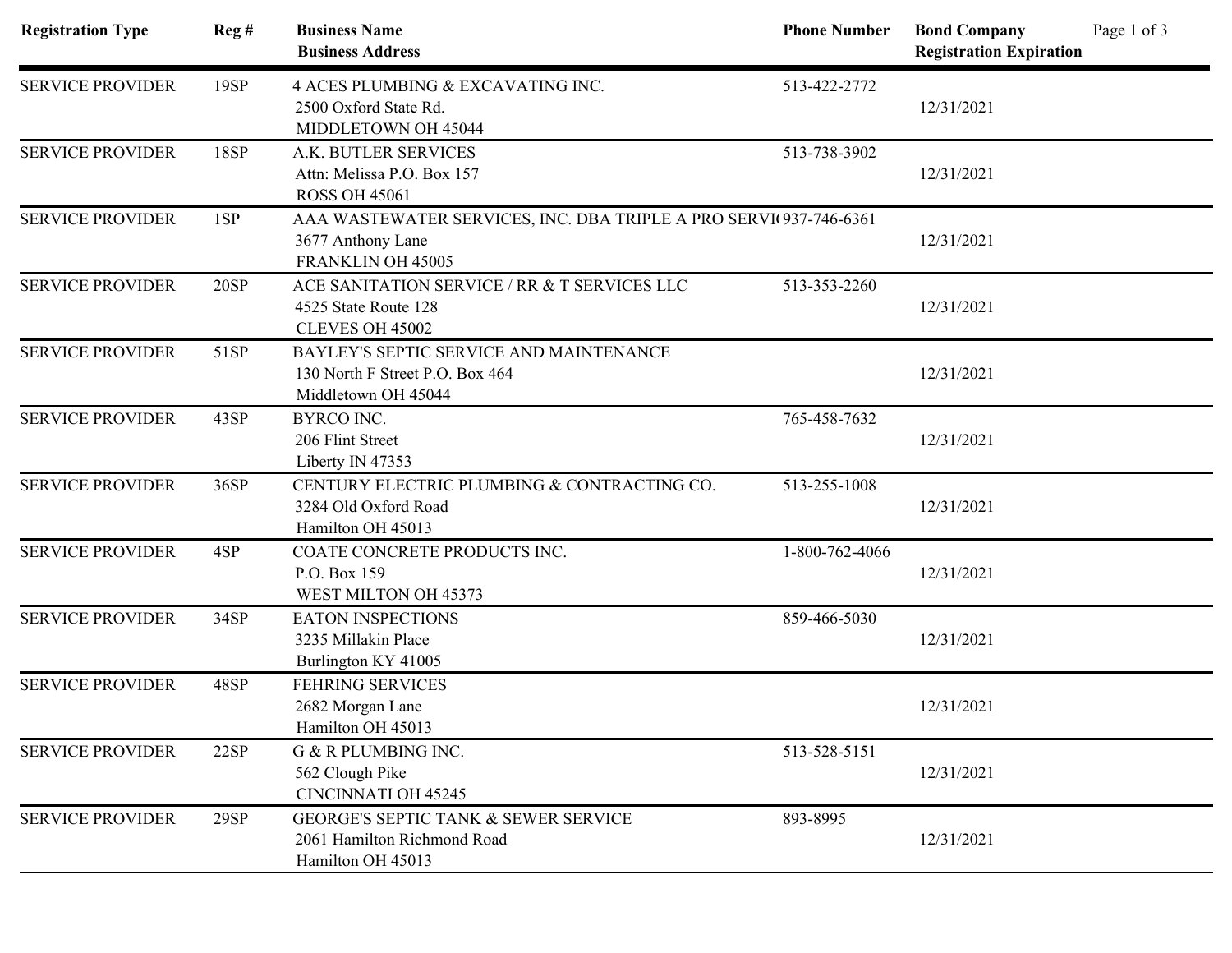| <b>Registration Type</b>       | Reg# | <b>Business Name</b><br><b>Business Address</b> | <b>Phone Number</b> | Page 2 of 3<br><b>Bond Company</b><br><b>Registration Expiration</b> |
|--------------------------------|------|-------------------------------------------------|---------------------|----------------------------------------------------------------------|
| <b>SERVICE PROVIDER</b>        | 27SP | HERRMANN PLUMBING CO. INC.                      | 513-931-2830        |                                                                      |
|                                |      | 8256 Clara Ave.                                 |                     | 12/31/2021                                                           |
|                                |      | Cincinnati Ohio 45239                           |                     |                                                                      |
| <b>SERVICE PROVIDER</b>        | 21SP | HOEHN CONTRACTING, LLC                          | 513-385-6734        |                                                                      |
|                                |      | 7109 Daleview Road                              |                     | 12/31/2021                                                           |
|                                |      | <b>CINCINNATI OH 45247</b>                      |                     |                                                                      |
| <b>SERVICE PROVIDER</b>        | 31SP | <b>JK PRECAST LLC</b>                           | 740-335-2188        |                                                                      |
|                                |      | 1000 Armburst Ave.                              |                     | 12/31/2021                                                           |
|                                |      | Washington Court House OH 43160                 |                     |                                                                      |
| <b>SERVICE PROVIDER</b>        | 9SP  | <b>JOHNNY'S A-1 SANITATION</b>                  | 513-988-5880        |                                                                      |
|                                |      | 4807 Wayne Madison Road                         |                     | 12/31/2021                                                           |
|                                |      | TRENTON OH 45067                                |                     |                                                                      |
| <b>SERVICE PROVIDER</b>        | 7SP  | MIKE HENSLEY PLUMBING, INC.                     | 574-8553            |                                                                      |
|                                |      | 3194 Spring Grove Ave.                          |                     | 12/31/2021                                                           |
| <b>CINCINNATI OH 45225</b>     |      |                                                 |                     |                                                                      |
| <b>SERVICE PROVIDER</b><br>6SP |      | NIEMAN PLUMBING INC.                            | 513-851-5588        |                                                                      |
|                                |      | 2030 Stapleton Court                            |                     | 12/31/2021                                                           |
|                                |      | <b>CINCINNATI OH 45240</b>                      |                     |                                                                      |
| <b>SERVICE PROVIDER</b>        | 32SP | NORTHFORK EXCAVATING                            | 513-367-4865        |                                                                      |
|                                |      | 7863 North Fork Lane                            |                     | 12/31/2021                                                           |
|                                |      | Okeana OH 45053                                 |                     |                                                                      |
| <b>SERVICE PROVIDER</b>        | 37SP | PERFECT-A-WASTE SEWAGE EQUIPMENT CO.            | 513-851-8886        |                                                                      |
|                                |      | 2106 W. North Bend Road                         |                     | 12/31/2021                                                           |
|                                |      | Cincinnati OH 45224                             |                     |                                                                      |
| <b>SERVICE PROVIDER</b>        | 49SP | PLUM PERFECT PLUMBING LLC                       | 513-874-7586        |                                                                      |
|                                |      | 5990 Winton Road                                |                     | 12/31/2021                                                           |
|                                |      | Fairfield OH 45014                              |                     |                                                                      |
| <b>SERVICE PROVIDER</b>        | 50SP | PRIME PUMPING & SERVICES                        |                     |                                                                      |
|                                |      | 4076 Edison Road                                |                     | 12/31/2021                                                           |
|                                |      | Camden OH 45311                                 |                     |                                                                      |
| <b>SERVICE PROVIDER</b>        | 42SP | <b>QUALITY LABS, INC.</b>                       | 513-325-8378        |                                                                      |
|                                |      | P.O. Box 310                                    |                     | 12/31/2021                                                           |
|                                |      | Pineville KY 40977                              |                     |                                                                      |
| <b>SERVICE PROVIDER</b>        | 12SP | RICK LOSEKAMP PLBG.                             | 367-2522            |                                                                      |
|                                |      | 10800 New Haven Road                            |                     | 12/31/2021                                                           |
|                                |      | HARRISON OH 45030                               |                     |                                                                      |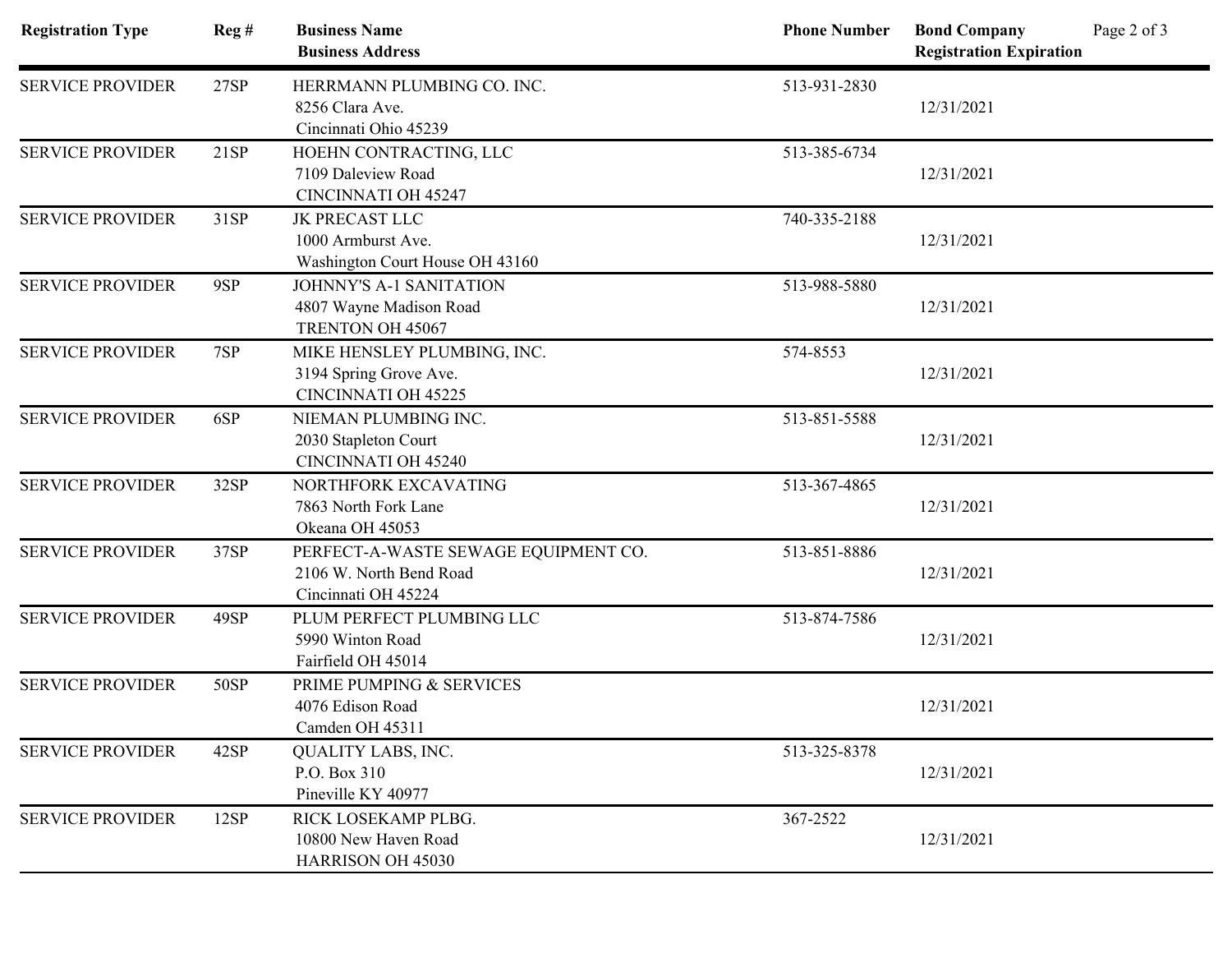| <b>Registration Type</b> | Reg# | <b>Business Name</b><br><b>Business Address</b> | <b>Phone Number</b> | Page 3 of 3<br><b>Bond Company</b><br><b>Registration Expiration</b> |
|--------------------------|------|-------------------------------------------------|---------------------|----------------------------------------------------------------------|
|                          |      |                                                 |                     |                                                                      |
| <b>SERVICE PROVIDER</b>  | 46SP | ROELL SERVICES LLC                              | 812-576-6550        |                                                                      |
|                          |      | 24980 Zinser Road                               |                     | 12/31/2021                                                           |
|                          |      | Guilford IN 47022                               |                     |                                                                      |
| <b>SERVICE PROVIDER</b>  | 38SP | ROMY'S PLUMBING INC. D/B/A AA PLUMBING INC.     | 513-750-6237        |                                                                      |
|                          |      | 6701 Dixie Hwy.                                 |                     | 12/31/2021                                                           |
|                          |      | Fairfield OH 45014                              |                     |                                                                      |
| <b>SERVICE PROVIDER</b>  | 47SP | <b>S.O.S. LIQUID WASTE</b>                      | 513-478-0935        | Cincinnati Insurance Co                                              |
|                          |      | 4688 Yankee Road                                |                     | 12/31/2021                                                           |
|                          |      | Middletown OH 45044                             |                     |                                                                      |
| <b>SERVICE PROVIDER</b>  | 10SP | SMALLWOOOD SEPTIC & EXCAVATING, LLC             | 513-844-1717        |                                                                      |
|                          |      | 2890 S. Main Street                             |                     | 12/31/2021                                                           |
|                          |      | Middletown OH 45044                             |                     |                                                                      |
| <b>SERVICE PROVIDER</b>  | 40SP | SPEEDY SEPTIC SERVICE LLC                       | 765-732-3248        |                                                                      |
|                          |      | 4766 East Sand Run Road                         |                     | 12/31/2021                                                           |
|                          |      | West College Corner IN 47003                    |                     |                                                                      |
| <b>SERVICE PROVIDER</b>  | 30SP | STREET SWEEPS INC. DBA JEFF MICHAEL EXCAVATING  |                     |                                                                      |
|                          |      | 2065 DeCamp Road                                |                     | 12/31/2021                                                           |
|                          |      | Hamilton OH 45013                               |                     |                                                                      |
| <b>SERVICE PROVIDER</b>  | 23SP | TRI STATE JET MANUFACTURING                     | 513-896-4538        |                                                                      |
|                          |      | P.O. Box 13539                                  |                     | 12/31/2021                                                           |
|                          |      | HAMILTON OH 45013                               |                     |                                                                      |
| <b>SERVICE PROVIDER</b>  | 39SP | TRISTATE LIQUID WASTE                           | 513-874-6669        |                                                                      |
|                          |      | P.O. Box 247                                    |                     | 12/31/2021                                                           |
|                          |      | Cleves OH 45002                                 |                     |                                                                      |
| <b>SERVICE PROVIDER</b>  | 5SP  | <b>WINELCO</b>                                  | 513-755-8050        |                                                                      |
|                          |      | 6141 Centre Park Drive                          |                     | 12/31/2021                                                           |
|                          |      | WEST CHESTER OH 45069                           |                     |                                                                      |
| <b>SERVICE PROVIDER</b>  | 13SP | <b>ZINS PLUMBING</b>                            | 681-2501            |                                                                      |
|                          |      | 3827 Spring Grove Ave.                          |                     | 12/31/2021                                                           |
|                          |      | <b>CINCINNATI OH 45223</b>                      |                     |                                                                      |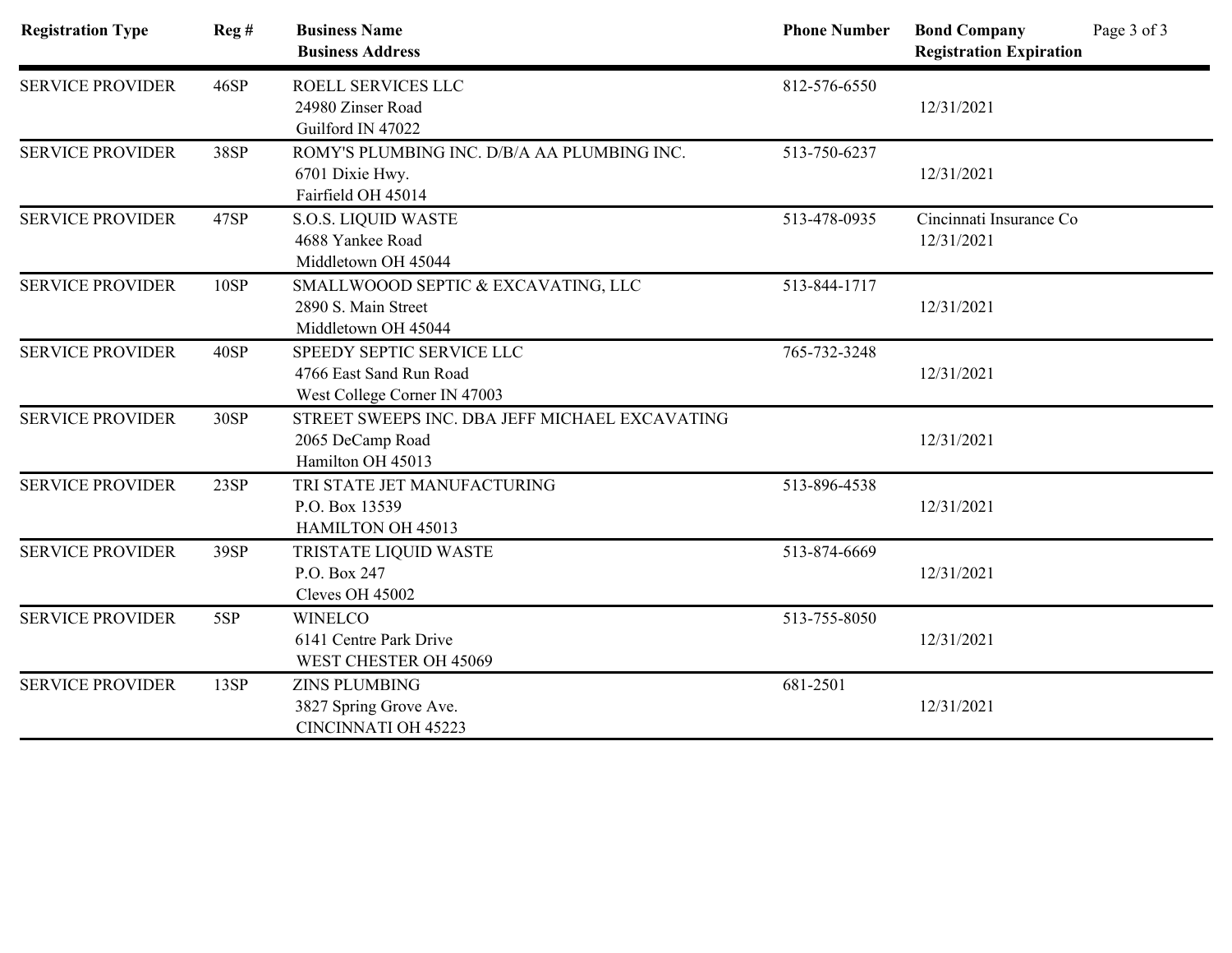| <b>Registration Type</b> | Reg#  | <b>Business Name</b><br><b>Business Address</b>                                                             | <b>Phone Number</b> | Page 1 of 4<br><b>Bond Company</b><br><b>Registration Expiration</b> |
|--------------------------|-------|-------------------------------------------------------------------------------------------------------------|---------------------|----------------------------------------------------------------------|
| <b>SEWAGE INSTALLER</b>  | 130SI | A.K. BUTLER SERVICES<br>P.O. Box 157<br><b>Ross OH 45061</b>                                                | 738-3902            | 12/31/2021                                                           |
| <b>SEWAGE INSTALLER</b>  | 7SI   | AAA WASTEWATER SERVICES, INC. DBA TRIPLE A PRO SERVI(937-746-6361<br>3677 Anthony Lane<br>FRANKLIN OH 45005 |                     | CINCINNATI INSURANCE CO.<br>12/31/2021                               |
| <b>SEWAGE INSTALLER</b>  | 134SI | APEX SEPTIC LLC<br>2268 Stubbs Mill Road<br>Lebanon OH 45036                                                | 513-535-1305        | 12/11/2021                                                           |
| <b>SEWAGE INSTALLER</b>  | 142SI | B & B PLUMBING & HEATING CO.<br>5131 College Corner Pike<br>Oxford OH 45056                                 | 513-523-4010        | 12/31/2021                                                           |
| <b>SEWAGE INSTALLER</b>  | 120SI | <b>BARTOW PLUMBING, INC.</b><br>7261 Contreras Road<br>Oxford OH 45056                                      | 513-523-4654        | 12/31/2021                                                           |
| <b>SEWAGE INSTALLER</b>  | 155SI | <b>BRONCO EXCAVATING INC.</b><br>P.O. Box 18099<br>Fairfield OH 45018                                       | 513-829-9880        | 12/31/2021                                                           |
| <b>SEWAGE INSTALLER</b>  | 139SI | BURNS CONSTRUCTION, LLC<br>1070 Dubois Road<br>Carlisle OH 45005                                            | 937-746-8556        | 12/31/2021                                                           |
| <b>SEWAGE INSTALLER</b>  | 135SI | BYRCO, INC.<br>206 S. FLINT STREET<br>LIBERTY IN 47353                                                      | 765-458-7632        | 12/31/2021                                                           |
| <b>SEWAGE INSTALLER</b>  | 140SI | C.L. BOLSER<br>15068 Harmony Road<br>Bath IN 47010                                                          |                     | 12/31/2021                                                           |
| <b>SEWAGE INSTALLER</b>  | 124SI | CENTURY PLUMBING & CONTRACTING COMPANY<br>3284 Old Oxford Road<br>Hamilton OH 45013                         | 513-255-1008        | 12/31/2021                                                           |
| <b>SEWAGE INSTALLER</b>  | 158SI | CODY WHEELER SEPTIC<br>3210 Lawshe Road<br>Peebles OH 45660                                                 | 937-217-5978        | 12/31/2021                                                           |
| <b>SEWAGE INSTALLER</b>  | 99SI  | DILL'S DIRTWORK & DEMOLITION<br>P.O. Box 68<br>Germantown Ohio 45327                                        | 937-855-1994        | 12/31/2021                                                           |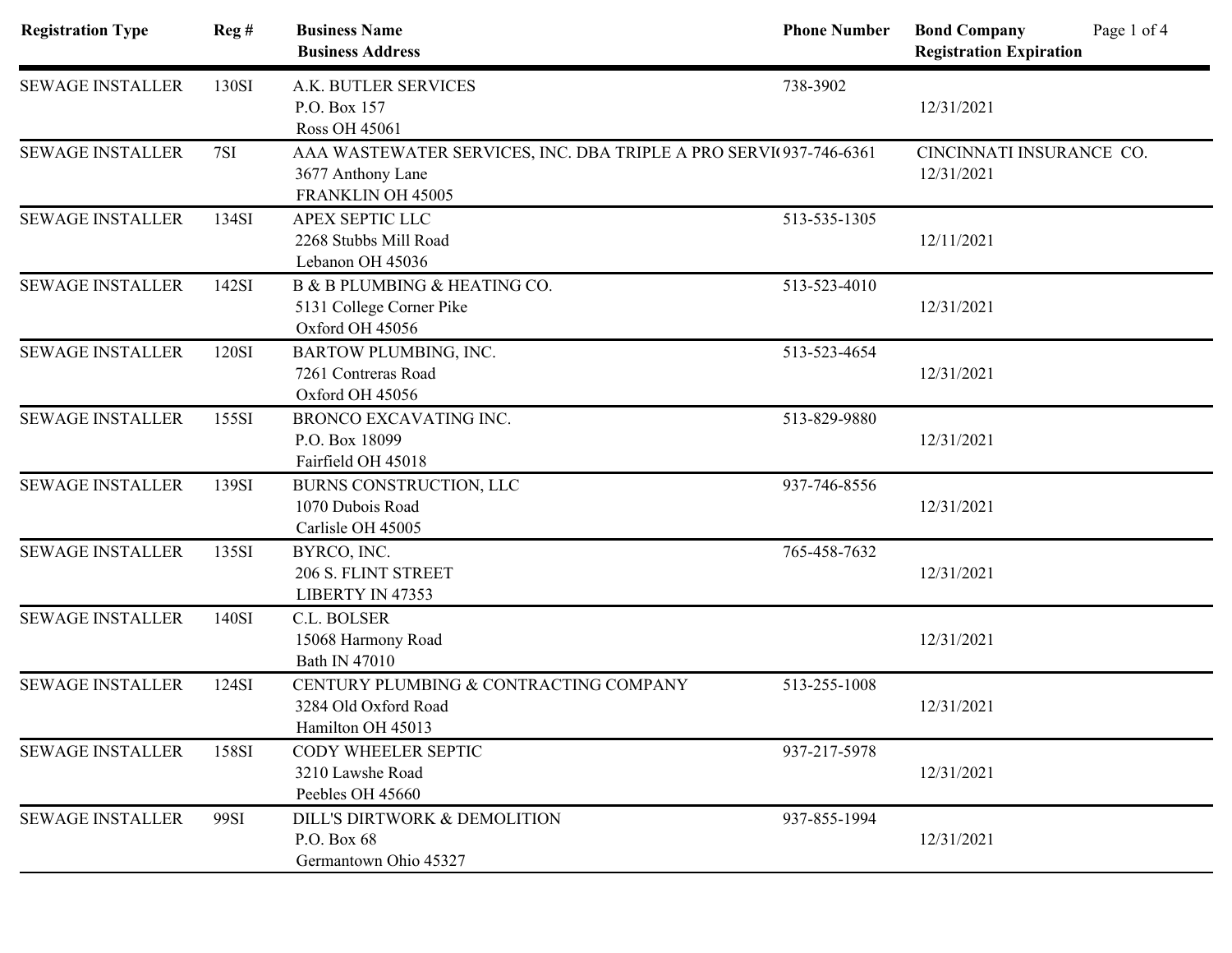| <b>Registration Type</b> | Reg#  | <b>Business Name</b><br><b>Business Address</b>                                     | <b>Phone Number</b> | Page 2 of 4<br><b>Bond Company</b><br><b>Registration Expiration</b> |
|--------------------------|-------|-------------------------------------------------------------------------------------|---------------------|----------------------------------------------------------------------|
| <b>SEWAGE INSTALLER</b>  | 5SI   | <b>ECKEL PLUMBING COMPANY</b><br>P.O. Box 204<br>HARRISON OH 45030                  | 812-637-0801        | <b>ERIE INSURANCE</b><br>12/31/2021                                  |
| <b>SEWAGE INSTALLER</b>  | 30SI  | <b>FEHRING SERVICES</b><br>2682 Morgan Lane<br>Hamilton OH 45013                    | 513-738-1999        | 12/31/2021                                                           |
| <b>SEWAGE INSTALLER</b>  | 113SI | G & R PLUMBING INC.<br>562 Clough Pike<br>Cincinnati OH 45245                       | 513-528-5151        | 12/31/2021                                                           |
| <b>SEWAGE INSTALLER</b>  | 148SI | GREEN ACRES LANDSCAPING & NURSERY INC.<br>8324 Seward Road<br>Fairfield OH 45011    | 513-777-8330        | 12/31/2021                                                           |
| <b>SEWAGE INSTALLER</b>  | 47SI  | HOEHN CONTRACTING, LLC<br>7109 Daleview Road<br><b>CINCINNATI OH 45247</b>          | 513-385-6734        | <b>ERIE INSURANCE</b><br>12/31/2021                                  |
| <b>SEWAGE INSTALLER</b>  | 43SI  | J.D. THOMAN EXCAVATING & CONCRETE LLC<br>2255 Bell Road<br>Hamilton OH 45013        | 513-617-7393        | 12/31/2021                                                           |
| <b>SEWAGE INSTALLER</b>  | 13SI  | JOHNNY'S A-1 SANITATION<br>4807 Wayne Madison Road<br>TRENTON OH 45067              | 513-988-5880        | 12/31/2021                                                           |
| <b>SEWAGE INSTALLER</b>  | 136SI | LANDVIEW SERVICES, LLC<br>5381 Princeton Road<br>Hamilton OH 45011                  | 513-737-8055        | 12/31/2021                                                           |
| <b>SEWAGE INSTALLER</b>  | 11SI  | MIKE HENSLEY PLUMBING, INC.<br>3194 Spring Grove Ave.<br><b>CINCINNATI OH 45225</b> | 574-8553            | 12/31/2021                                                           |
| <b>SEWAGE INSTALLER</b>  | 10SI  | NIEMAN PLUMBING INC.<br>2030 Stapleton Court<br><b>CINCINNATI OH 45240</b>          | 513-851-5588        | 12/31/2021                                                           |
| <b>SEWAGE INSTALLER</b>  | 19SI  | NORTHFORK EXCAVATING, INC.<br>7863 Northfork Lane<br>OKEANA OH 45053                | 513-367-4865        | 12/31/2021                                                           |
| <b>SEWAGE INSTALLER</b>  | 157SI | ON-POINT GRADING<br>3176 Tolbert Road<br>Hamilton OH 45011                          | 513-858-9688        | 12/31/2021                                                           |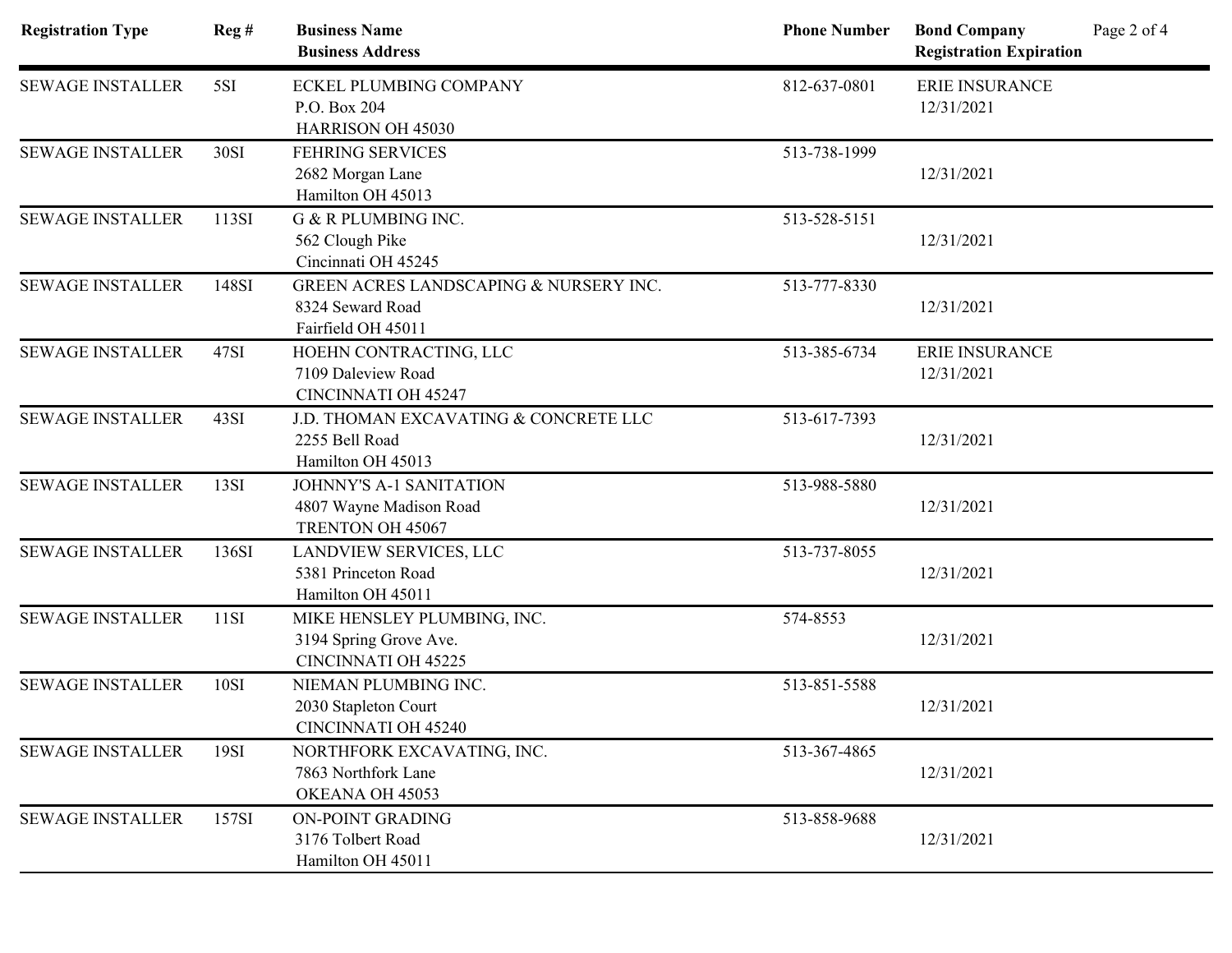| <b>Registration Type</b> | Reg#             | <b>Business Name</b><br><b>Business Address</b>                                        | <b>Phone Number</b> | Page 3 of 4<br><b>Bond Company</b><br><b>Registration Expiration</b> |
|--------------------------|------------------|----------------------------------------------------------------------------------------|---------------------|----------------------------------------------------------------------|
| <b>SEWAGE INSTALLER</b>  | 147SI            | PLUM PERFECT PLUMBING LLC<br>5990 Winton Road<br>Fairfield OH 45014                    | 513-874-7586        | 12/31/2021                                                           |
| <b>SEWAGE INSTALLER</b>  | <b>28SI</b>      | RICK LOSEKAMP PLUMBING<br>10800 New Haven Road<br><b>HARRISON OH 45030</b>             | 367-2522            | 12/31/2021                                                           |
| <b>SEWAGE INSTALLER</b>  | 6SI              | ROELL SERVICES LLC<br>24980 Zinser Road<br><b>GUILFORD IN 47022</b>                    | 812-576-6550        | 12/31/2021                                                           |
| <b>SEWAGE INSTALLER</b>  | 118SI            | ROMY'S PLUMBING INC. DBA AA PLUMBING INC.<br>6701 Dixie Hwy<br>FAIRFIELD OH 45014      | 513-758-6237        | 12/31/2021                                                           |
| <b>SEWAGE INSTALLER</b>  | 141SI            | <b>S.O.S. LIQUID WASTE</b><br>4688 Yankee Road<br>Middletown OH 45044                  | 513-478-0935        | Cincinnati Insurance Co.<br>12/31/2021                               |
| <b>SEWAGE INSTALLER</b>  | 112SI            | SEPTEK, LLC<br>3101 BEAL ROAD<br>FRANKLIN OH 45005                                     | 937-746-2663        | 12/31/2021                                                           |
| <b>SEWAGE INSTALLER</b>  | 23SI             | SMALLWOOD SEPTIC & EXCAVATING, LLC<br>2890 S. Main Street<br>Middletown OH 45044       | 513-844-1717        | 12/31/2021                                                           |
| <b>SEWAGE INSTALLER</b>  | 133SI            | SPEEDY SEPTIC SERVICE LLC<br>4766 E. Sand Run<br>West College Corner IN 47003          | 765-732-3248        | 12/31/2021                                                           |
| <b>SEWAGE INSTALLER</b>  | 14S <sub>I</sub> | STELLAR CONTRACTING, INC.<br>2890 Eaton Road<br>HAMILTON OH 45013                      | 513-868-3039        | 12/31/2021                                                           |
| <b>SEWAGE INSTALLER</b>  | 18SI             | STREET SWEEP INC. DBA JEFF MICHAEL EXCAVATION<br>2065 Decamp Road<br>HAMILTON OH 45013 | 513-623-1792        | 12/31/2021                                                           |
| <b>SEWAGE INSTALLER</b>  | 143SI            | T C INTEGRITY PLUMBING LLC<br>11867 Bennington Pike<br>Vevay IN 47073                  | 513-300-7395        | 12/31/2021                                                           |
| <b>SEWAGE INSTALLER</b>  | 8SI              | T.S. GARNETT CONSTRUCTION INC.<br>1721 Old Oxford Road<br>Hamilton OH 45013            | 868-3404            | 12/31/2021                                                           |